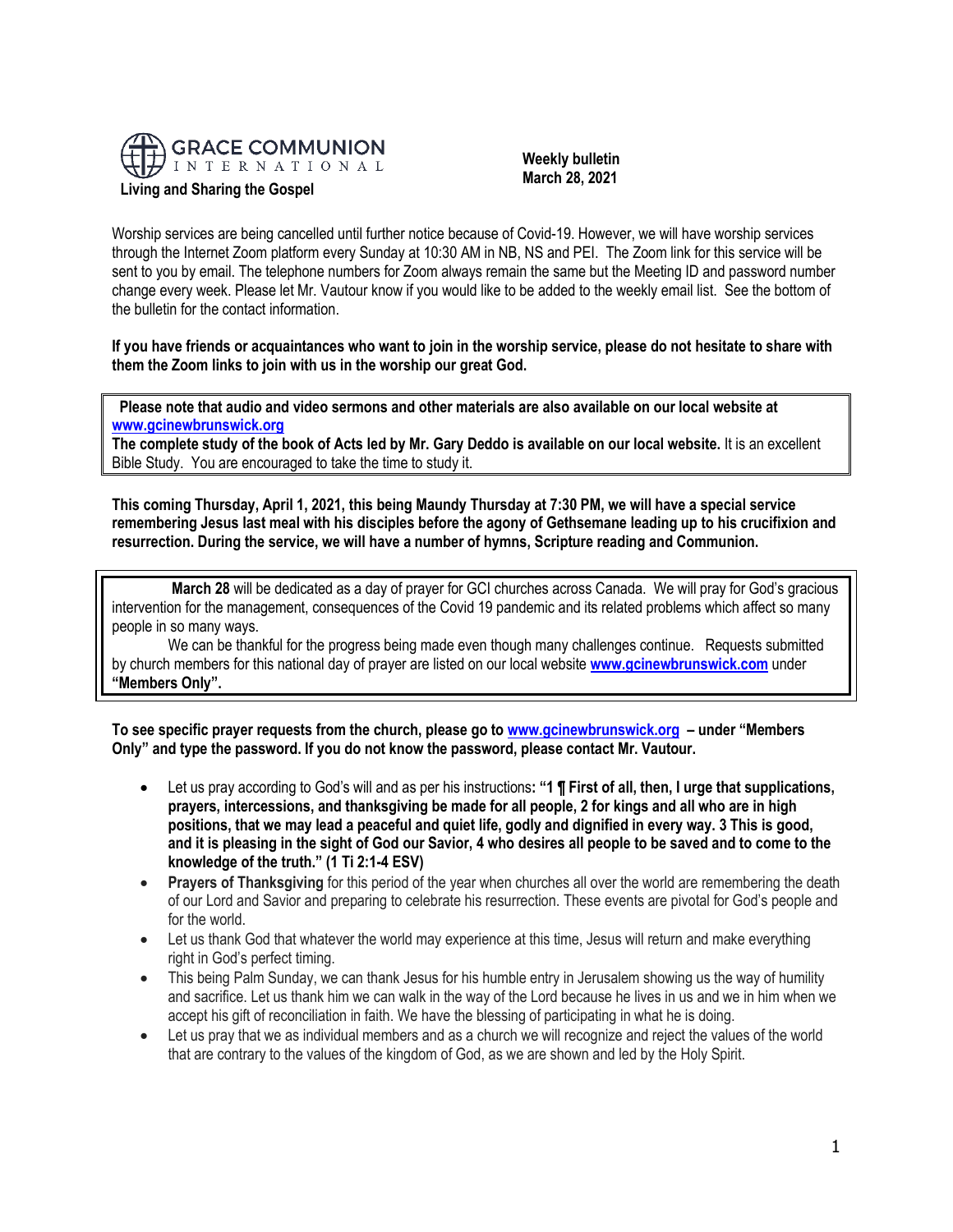- Let us pray that more and more people will have their eyes opened to the truth that true freedom can only be found in Jesus. Jesus said, **"If you abide in my word, you are truly my disciples, and you will know the truth, and the truth will set you free. (John 8:31-32)**
- Let us pray for one another that Jesus will continuously invigorate us by his presence to live in the obedience of faith.
- As we have received the gift of repentance, let us pray for his strength to do "His will rather than ours".
- Let us pray that we will not be led away by false prophets and that love will not grow cold. Let us pray to have his strength to persevere to the end as we read in Matthew 24:11-13.

**Offerings: (Paraphrase of some information given by Mr. Hall, GCI Canadian Director)**: Just a reminder that any donations we receive via either Credit Card or Canada Helps are subject to about a 3-3.5% fee which means any donations we receive for your congregation, are reduced by that amount. Direct Debit (Pre-authorized Payment) or E-Transfers have much lower transaction fees, that we do not back charge to the local congregation. (Cheques do not have a transaction fee). One can send E-transfers t[o khorwood@gcicanada.ca](mailto:khorwood@gcicanada.ca) (her full name is Kathleen Horwood) if their bank uses INTERACT. There is no need for a password as the donations are deposited directly into the GCI banking account. In the subject or message line, write the name of your church and your member number. There is no need for a password as your offering will directly immediately in the GCI church bank account. Most bank send an immediate confirmation of successful deposit. If you do not know your member number, please write to Mr. Vautour at the email address below.

You can send your offering directly by cheque to the following address: **Grace Communion International- Canada, Suite 203A, 2121 Airport Dr., Saskatoon, SK 7SL 6W5.** If you prefer, you can also call **1-306-653-2705.** 

*You can also donate via phone using a credit card, or via Canada Helps using the donate button on our website* **at <https://www.canadahelps.org/en/dn/7735> .** *All donations received via "Canada Helps" are credited to the members local congregation. It is therefore important that you include your address and other information Canada Helps asks.*

# **Death of John Biswas (March 24, 2021)**



Naomi and John Biswas

Greg and Susan Williams



**March 24, 2021**

------------------------------------------------------------------------------------------------------------------------------------------------------------------- **From "Hosanna" to "Crucify Him" to "He is Risen"**

Dear GCI Family and Friends,

With a heavy heart, we must announce the death of John Biswas. He was an elder and the National Director for Bangladesh, and long-time friend in ministry to many in our church. He will be missed.

> Coming down from Mt. Tabor after the Transfiguration, our Lord Jesus set his face toward Jerusalem. The journey to Jerusalem is ultimately toward the cross, and people shouting for Jesus to be crucified. Yet we cannot come to "Crucify him!" without the triumph of, "Blessed is he who comes in the name of Lord," which occurred on Palm Sunday.

The crowds are absolutely correct as they sang praises of Jesus from Psalm 118. Designating him the title of king is accurate.

Jesus is indeed the One coming in the name of the Lord; he is blessed; he is the King of Israel! The setting in which Christ parades down from the Mount of Olives finds Rome in charge of Jerusalem. The Temple is empty of God's glory, and the people of Israel are in waiting. They are waiting for their King, but their expectation is for a conquering King on a white warhorse. However, we have the one who is already King entering not on a warhorse or chariot, but on a donkey. What?

Jesus did not enter Jerusalem as a militaristic king to overthrow the Roman regime. His kingdom is different and unexpected. His reign is humble, yet immeasurably powerful; it is founded on transformational godly love. His power is not displayed by overthrowing the gentile rulers, rather, it is shown through his willing and voluntary death on the cross, where sin and death are defeated.

2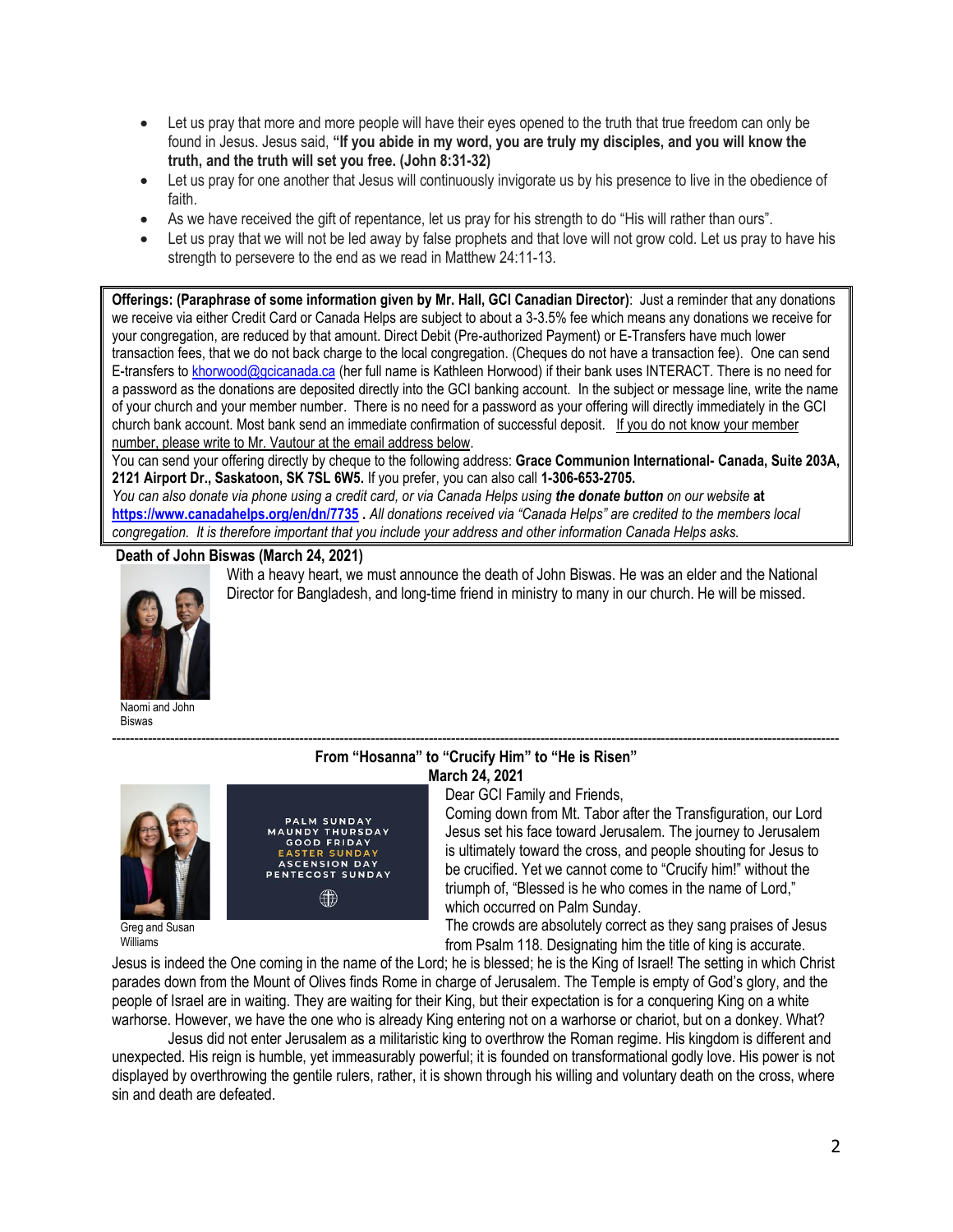Having entered the city, we now turn our attention to the events of the days leading up to the cross. It would be extremely confusing for someone to move from Palm Sunday and the Triumphal Entry only to return the following Sunday to hear about the Resurrection. What happens in between these two bookends is extremely important. To see the story as a complete story requires that we include the celebrations and recollections of Maundy Thursday and Good Friday.

As we move past the Triumphal Entry, we cannot miss how the humble procession of Palm Sunday frames the unfolding story. To fully feel the impact, we must juxtapose the image of the crowds crying "Hosanna" with that of Jesus standing before Pilate just five days later and the crowds screaming "crucify him!" It is not enough to simply focus on the original cast members. Feeling anger toward Judas, perplexed by Peter, or mystified by the fickleness of the crowd doesn't take us far enough. A major reason we need to rehearse the unfolding story of Passion Week is so that we can personalize these accounts. Where would I be?

The real work is to recognize and own that I am the one shouting "Hosanna" and laying down palm fronds because I celebrate the triumphal entry. However, a few short days later, I am also a voice in the crowd approving his death with the words "Crucify him!" because he wasn't the king I expected him to be, and because I am easily swept up in the emotion of the moment. O wretched man that I am. Who shall deliver me from this body of death? I thank God that through Jesus I can be delivered (**see [Romans 7:24-25](https://biblia.com/bible/niv/Rom%207.24-25)**).

Don't just rush through this week—bask in the richness of what the week offers, savor in the deliverance. On Maundy Thursday dig into the Passover meal that Jesus shared with his closest friends. Note how he instituted the Eucharist with its simplicity and profundity. Think about the rich words of the new commandment he gave—to love as he loves. Pay attention to the instruction and encouragement that the disciples could not fully appreciate until months and years later. Place yourself in the story and think and feel the thoughts of the disciples.

On Good Friday feel the weight of being before Pilate, the sting and trauma of the cat-of-nine-tails, the heaviness of carrying the cross, the jeers of the soldiers, the presence of your mother and the disciple that you love, and the release from the words, "It is finished." You can draw parallels between Psalm 22 and the words of Jesus on the cross. Be awed by the forgiveness Jesus bestows even while being murdered. The picture of pain, agony and humiliation serves to amplify the picture of victory on Resurrection Sunday. (I leave it to your pastor to share the Easter message.)

All of this is good, and it paints the story of Jesus and the salvation he brings for humanity. Palm Sunday reminds us of the humble, powerful, unique King that we hail as Hosanna. Good Friday reminds us of how quickly our hearts can turn away from the King. And because of his saving mercy, we have Easter Sunday to assure us that "He is risen, He is risen indeed!" In the middle of our up-and-down human experience that is so vividly displayed in the Passion Week and Easter, we have a Savior who set his face firmly toward Jerusalem—all because of his indescribable, non-fickled, undeterred love for us. And our risen Savior lives to continue the love story of bringing humanity to glory. Wishing you an awe-filled Passion Week and Easter! Greg Williams

### **2021 Virtual Denominational Celebration** March 24, 2021

\_\_\_\_\_\_\_\_\_\_\_\_\_\_\_\_\_\_\_\_\_\_\_\_\_\_\_\_\_\_\_\_\_\_\_\_\_\_\_\_\_\_\_\_\_\_\_\_\_\_\_\_\_\_\_\_\_\_\_\_\_\_\_\_\_\_\_\_\_\_\_\_\_\_\_\_\_\_\_\_\_\_\_\_\_\_\_\_\_\_\_\_\_\_\_



As previously shared, out of concern and caution, we have transitioned the 2021 Denominational Celebration to a virtual event. While this is a new experience to learn about and plan for, we are enthusiastic about the opportunity to connect and worship with even more members of our global fellowship through a digital platform. We are committed to bringing you a vibrant and inspirational time

together celebrating how the Spirit is moving in GCI, as well as equipping opportunities for our pastors and ministry leaders.

The virtual event will provide our usual Celebration content and opportunities for engagement, including sessions featuring each of our regions around the world, interactive workshops for Hope Avenue leaders, worship and communion, as well as spaces to relationally connect.

**\_\_\_\_\_\_\_\_\_\_\_\_\_\_\_\_\_\_\_\_\_\_\_\_\_\_\_\_\_\_\_\_\_\_\_\_\_\_\_\_\_\_\_\_\_\_\_\_\_\_\_\_\_\_\_\_\_\_\_\_\_\_\_\_\_\_\_\_\_\_\_\_\_\_\_\_\_\_\_\_\_\_\_\_\_\_\_\_\_\_\_\_\_\_\_\_\_**

Continue to visit [https://www.gci.org/events/2021](https://www.gci.org/events/2021/) to view and download the Event schedule and future updates. Registration will open on April 15th. We are looking forward to celebrating and worshipping with you all!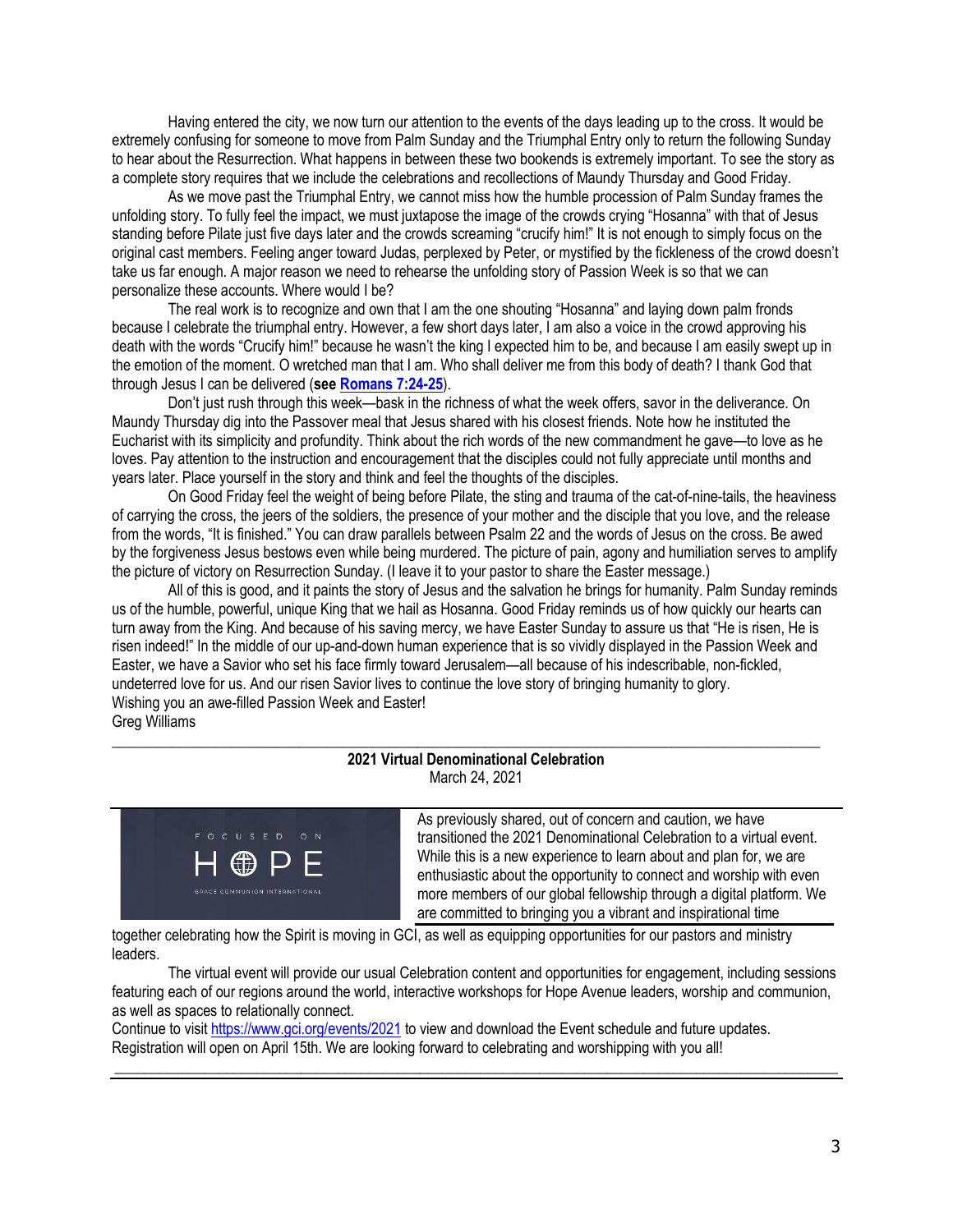# **REVELATION: REVELATION 3:14-22 – LAODICEA: THE COMPLACENT CHURCH (FROM GCI.ORG)**

Christ introduced himself to the church at Laodicea as **"the Amen, the faithful and true witness, the ruler of God's creation"** (**3:14**). These titles were not taken from the description of Christ in chapter 1. Neither do they have any parallels in the final chapters. However, the ideas in the names are implicit to the book of Revelation as a whole.

Jesus is the faithful and true witness. He spoke and did only what the Father commanded him, no matter the consequences (**[John 3:34;](https://biblia.com/bible/niv/John%203.34) [5:36;](https://biblia.com/bible/niv/John%205.36) [12:49](https://biblia.com/bible/niv/John%2012.49)**). Christ as faithful witness was a sharp contrast to the Laodiceans, who witnessed only to their own supposed spiritual works.

#### **Problems at Laodicea (3:15-19)**

Like the church at Sardis, Laodicea had been bitten by the bug of complacency. But this church was also spiritually arrogant in its self-satisfaction. It was the only church Christ did not commend for anything. Tragic, indeed! The church thought of itself as rich and in need of nothing from Christ. Although many of the members may have been materially rich, the "wealth" it claimed for itself would be spiritual. What is in view here is Laodicea's spiritual pride and complacency.

The members needed to buy true riches in the areas of life where they felt they had no lack. This is explained in metaphorical terms as gold refined in the fire (**3:18**). Christ is the refiner of the human soul, which he purifies as the refiner does gold (**[Malachi 3:3](https://biblia.com/bible/niv/Mal%203.3)**). What needed refining was Laodicea's faith so that it would become genuine (**[1 Peter 1:7](https://biblia.com/bible/niv/1%20Pet%201.7)**).

Laodicea also needed white clothes to cover its spiritual nakedness (**3:18**). White garments are used as a symbol of righteousness throughout Revelation (**3:4, 5; 4:4; 6:11; 7:9, 13-14; 19:14**). They also represent the proper apparel to wear at important festivities. The church cannot gain the righteousness of Christ through its own effort. The white garments are spoken of as given to the saints (**6:11; 19:8**). They are made white by being washed in the justifying blood of the Lamb (**7:14**). Without the white garments of righteousness, the church is spiritually naked. Nakedness is a symbol of spiritual shame and worthlessness (**[Ezekiel 16:35;](https://biblia.com/bible/niv/Ezek%2016.35) [2 Corinthians 5:3](https://biblia.com/bible/niv/2%20Cor%205.3)**).

The Laodicean church was spiritually blind. Its members thought they could see – thought that they were rich and without any needs. But Christ counseled them to apply a spiritual eye-salve so that they could see how far they had fallen. They needed to be zealous and repent (**3:19**).

Laodicea's spiritual works are described as neither cold nor hot (**3:15-16**). This may refer to the water supply available in Laodicea and two nearby cities, Hierapolis and Colossae. Hierapolis was the site of hot, spa-like waters, used for medicinal purposes. Nearby Colossae was known for its cold and pure drinking water. But the waters of Laodicea were considered nauseous and undrinkable, not useful for any meaningful purpose. Like the city's water supply, the church is useless in its service to the Lord, and Christ is about to spit it from his mouth.

The church does not show forth the power of Christ and the Holy Spirit. The metaphor of the water supply says not so much that the church is half-hearted, but that its works are barren of God's power. The church reflected human ways and aspirations, not Christ's. It was far from the living water it desperately needed from him (**[John 4:10-14;](https://biblia.com/bible/niv/John%204.10-14) [7:38-39](https://biblia.com/bible/niv/John%207.38-39)**).

**Promise to Laodicea (3:20-21)**

In the letter, Christ used a metaphor of himself standing at the door and knocking on the minds and hearts of the smug Laodiceans.

Someone or something standing by a door is a well-known biblical metaphor. Jesus used the door metaphor in the context of his disciples' urgent need to stay spiritually alert (**[Mark 13:29](https://biblia.com/bible/niv/Mark%2013.29)**). James pictured Christ as the Judge standing at the door (**5:9**). Jesus spoke of his disciples as waiting expectantly for the master so they could open the door to him (**[Luke 12:36](https://biblia.com/bible/niv/Luke%2012.36)**).

The image of Christ standing outside and knocking may also imply that the Laodiceans have locked him out of their church! But the metaphor is also a symbol of promise. Christ is waiting outside, hoping the Laodiceans will be open to his correction and change their ways. If they do, he will come in and share a meal with them (**3:20**). The fellowship meal figures prominently as a symbol of togetherness with Christ in the kingdom (**19:9**).

This leads easily to the final promise – a place on Christ's throne, the symbol of his ruling authority (**3:21**). If the members of the church repent, they can eat and drink at Christ's table in his kingdom and sit on thrones of judgment (**[Luke](https://biblia.com/bible/niv/Luke%2022.30)  [22:30](https://biblia.com/bible/niv/Luke%2022.30)**).

The fulfillment of this promise is described under the millennial rule of Christ (**20:4**) and in the eternal new creation (**22:5**). But the Laodiceans must overcome in Christ, and in the same way he overcame. Because he conquered, he has been given royal authority – which the church can have as well (**3:21**).